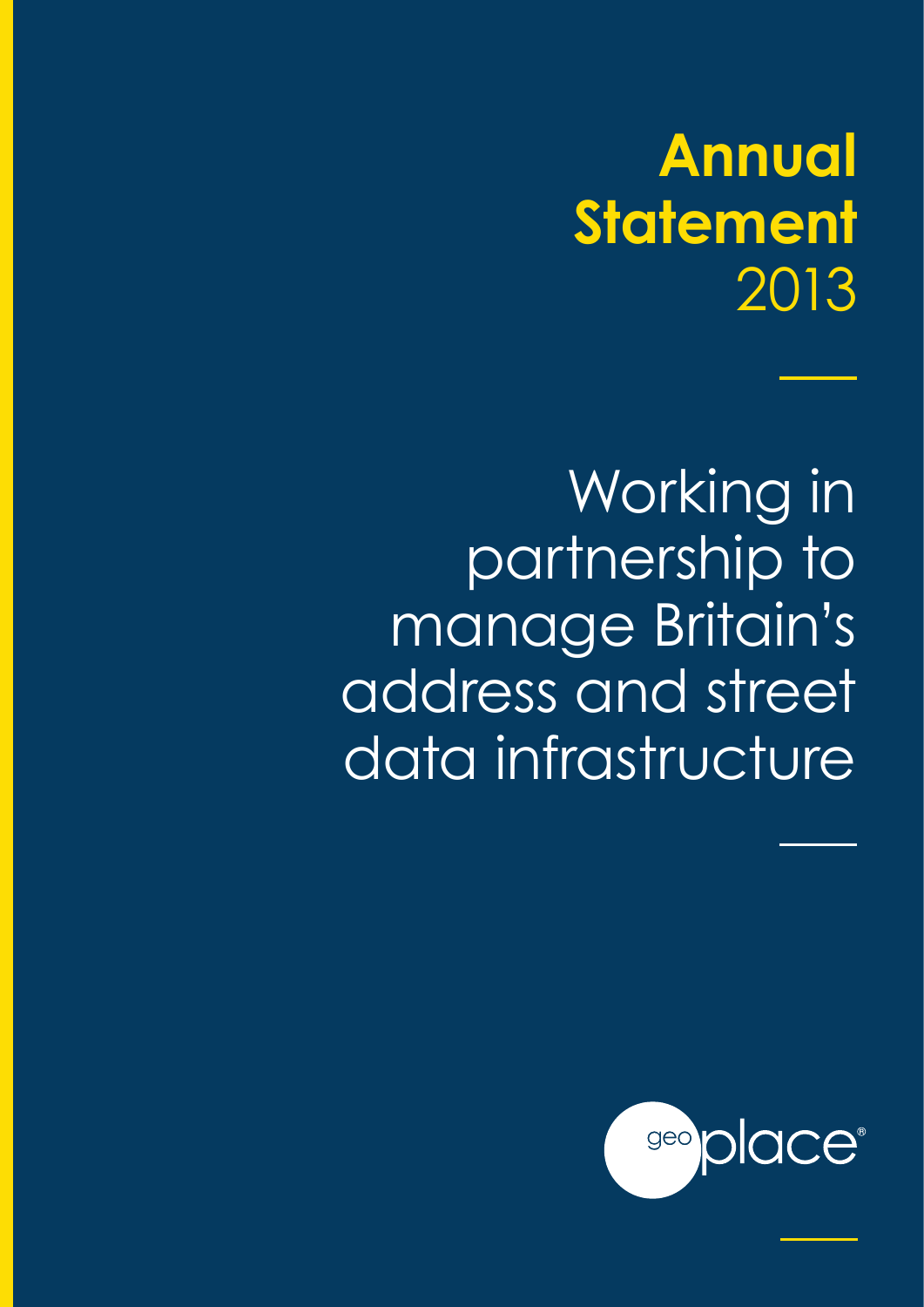## Contents

| Introduction from the Managing Director ————————3                                                                                                                                                                                    |  |
|--------------------------------------------------------------------------------------------------------------------------------------------------------------------------------------------------------------------------------------|--|
| <u>Who we are all the contract of the contract of the contract of the contract of the contract of the contract of the contract of the contract of the contract of the contract of the contract of the contract of the contract o</u> |  |
| GeoPlace LLP Board <b>Commission Accord</b> 4                                                                                                                                                                                        |  |
|                                                                                                                                                                                                                                      |  |
| Overview 4                                                                                                                                                                                                                           |  |
| The National Address Gazetteer <b>Communication and Address A</b>                                                                                                                                                                    |  |
| The National Street Gazetteer <b>Communication Communication</b> 4                                                                                                                                                                   |  |
|                                                                                                                                                                                                                                      |  |
| Local authorities <b>Constitution of the Constitution</b> of the Constitution of the Constitution of the Constitution of                                                                                                             |  |
| Ordnance Survey <b>Commission Control</b> 6                                                                                                                                                                                          |  |
| Our mission, values and staff <b>container the state of the state of the state of the state of the S</b>                                                                                                                             |  |
| Our mission <b>Constitution of the Constitution of the Constitution of the Constitution of the Constitution of T</b>                                                                                                                 |  |
|                                                                                                                                                                                                                                      |  |
| <u>Our staff 2008 and 2008 and 2008 and 2008 and 2008 and 2008 and 2008 and 2008 and 2008 and 2008 and 2008 and 2008 and 2008 and 2008 and 2008 and 2008 and 2008 and 2008 and 2008 and 2008 and 2008 and 2008 and 2008 and 2008</u> |  |
| Governance 38                                                                                                                                                                                                                        |  |
| Our quality statement 38                                                                                                                                                                                                             |  |
| Our strategic objectives <b>Commission Control and Service Control</b> 8                                                                                                                                                             |  |
| Work planned for 2013-2014 <b>State State State State State State State</b> 8                                                                                                                                                        |  |
| <b>Business Plan 2013 from the Regional</b><br>Chairs Address and Street Groups <b>Chairs Address and Street Groups</b>                                                                                                              |  |
| Work programme <b>with the contract of the contract of the contract of the contract of the contract of the contract of the contract of the contract of the contract of the contract of the contract of the contract of the contr</b> |  |
|                                                                                                                                                                                                                                      |  |
| Sustainable business <b>with the contract of the contract of the 12</b>                                                                                                                                                              |  |
| Revenue sources <b>Manual According to the Contract of Table 12</b>                                                                                                                                                                  |  |

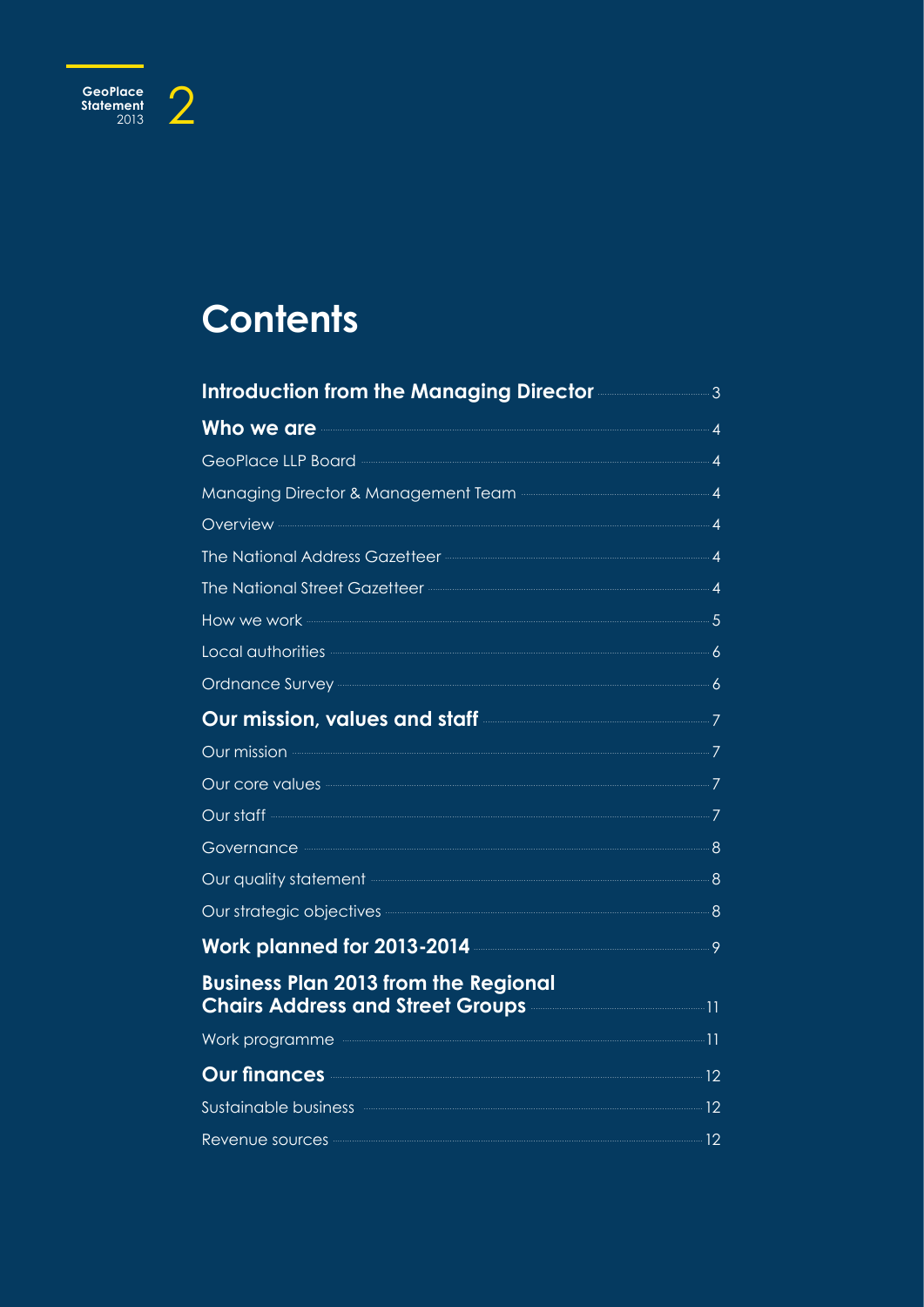



## **Introduction from the Managing Director**

GeoPlace was formed in 2010 and signalled a landmark change in the relationship between local and central government. It also represented a significant shift in the acknowledgement of the importance of good address and street data as a national resource.

Service delivery has always had to have a location. Getting the ambulance to the injured pedestrian or the fire crews to the block of flats has no room for error – time is of the essence.

In 2013, GeoPlace has a cutting edge technical infrastructure and, together with local government and Ordnance Survey provides one of the biggest shared services in Great Britain, through the creation and maintenance of publicly-owned spatial address and street data.

GeoPlace's strength is in its people and its relationship with local authorities and Ordnance Survey. GeoPlace is built on the bedrock of the relationship between local government and Ordnance Survey and this relationship is growing in strength all the time. Crucially, GeoPlace is formed by a team of experts working centrally who demonstrate excellence in information management; technical IT skills and relationship management.

#### **Our other key strengths are;**

- address and street data derived directly from source
- the Unique Property Reference Number (UPRN) is included from day one in the lifecycle of an address, and is key in the joining-up of services
- within the National Street Gazetteer. the Unique Street Reference Number (USRN) is included from day one and is used for the notification of and to improve the synchronisation of streetworks
- our addresses cover much more than just postal delivery points – AddressBase® Premium has in excess of 5 million more addresses than PAF
- a direct link to the TOIDs the unique spatial identifiers from Ordnance Survey
- our relationship with the Joint Authorities Group (UK) (JAG UK) allows us to provide better services to the streetworks community and provide us with a national voice in street and road works matters.

Combining the expertise and local knowledge of local Custodians with the technical expertise and support provided by GeoPlace staff is vital to the on-going goal of our journey of one united address and street index used across the entire public and private sectors across Great Britain

**Richard Mason** Managing Director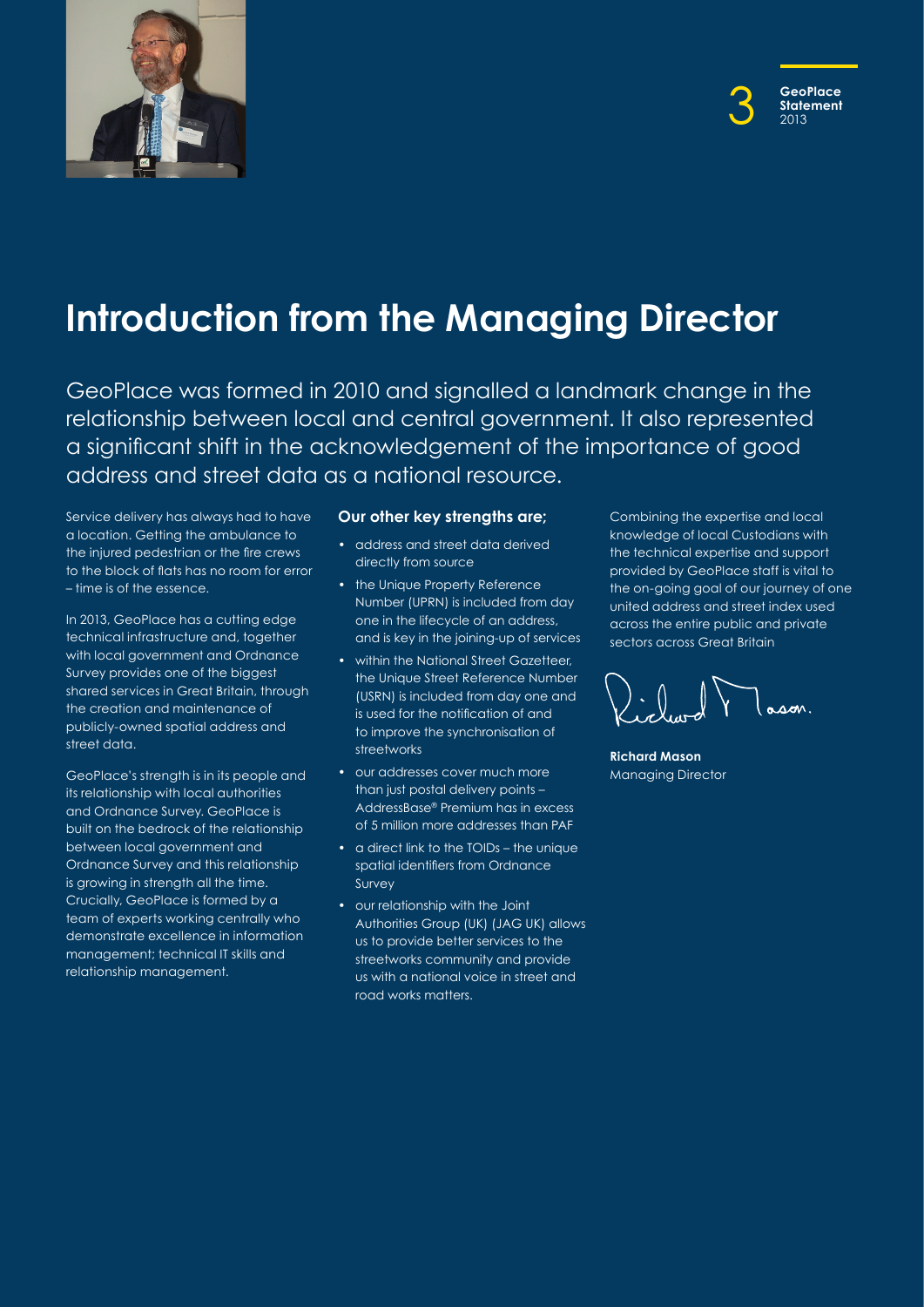## **Who we are**

 $\frac{1}{2013}$  4

**GeoPlace Statement**

### **GeoPlace LLP Board**

The Board set the overall strategic direction and policy of GeoPlace and consists of four non-executive members.

Two are appointed by the Local Government Association, one of which chairs the board;

#### **Daniel Goodwin (chair)**

*Executive Director for Local Government Finance and Policy at the LGA*

#### **Helen Platts**

*Head of Business Development at the LGA*

Two are appointed by Ordnance Survey:

**Neil Ackroyd**  *Ordnance Survey, Director of Operations*

#### **John Kimmance**

*Ordnance Survey, Head of Business Sales and Market Development*

The Managing Director Richard Mason reports to the GeoPlace LLP Board.

### **Managing Director & Management Team**

GeoPlace is managed by a Management Team which consists of the Managing Director and five senior GeoPlace employees as listed below:

**Richard Mason** *Managing Director*

**Simon Barlow** *Head of Information Services*

**Steve Brandwood** *Head of Engagement*

**Radha Chandrasekaran** *Head of Systems*

**Nick Griffiths** *Head of Data Management*

#### **Kate de Groot**

*Head of Business Planning, Operations and Quality*

## **What we do**

### **Overview**

GeoPlace is a public sector limited liability partnership between the Local Government Association (LGA) and Ordnance Survey. GeoPlace's role is to work with local authorities to create and maintain the National Address Gazetteer infrastructure and the National Street Gazetteer for England and Wales, providing definitive sources of publiclyowned spatial address and street data.

### **The National Address Gazetteer**

The National Address Gazetteer infrastructure, managed by GeoPlace, is the data storage and set of processes bringing together the existing 348 local authority sourced addressing datasets together with Ordnance Survey, Valuation Office Agency and Royal Mail data. Through agreement with Scotland's Improvement Service, working on behalf of Scottish Government, the National Address Gazetteer includes Scottish address data.

The National Address Gazetteer is the single source from which the AddressBase products are developed.

As a separate process, the National Street Gazetteer (NSG) is made available through GeoPlace.'

### **The National Street Gazetteer**

The NSG contains definitive information for streets in England and Wales. Primarily it allows local authorities to manage all streetworks carried out by themselves and by statutory undertakers in an efficient manner on the national road network.

It was created to coordinate the process of streetworks in England and Wales, helping to prevent streets being repeatedly dug up over a period of months by different utility companies and local authorities. The NSG provides a unique referencing system, is embedded in legislation and is fundamental in the processes of managing all streetworks.

Local Street Gazetteers (LSGs) are created and maintained under statute and are compiled at a national hub, managed by GeoPlace to create the NSG. All 174 local highway authorities across England and Wales upload their LSG data to the NSG hub on a monthly basis, where the information is then verified and made available to licenced users via web downloads.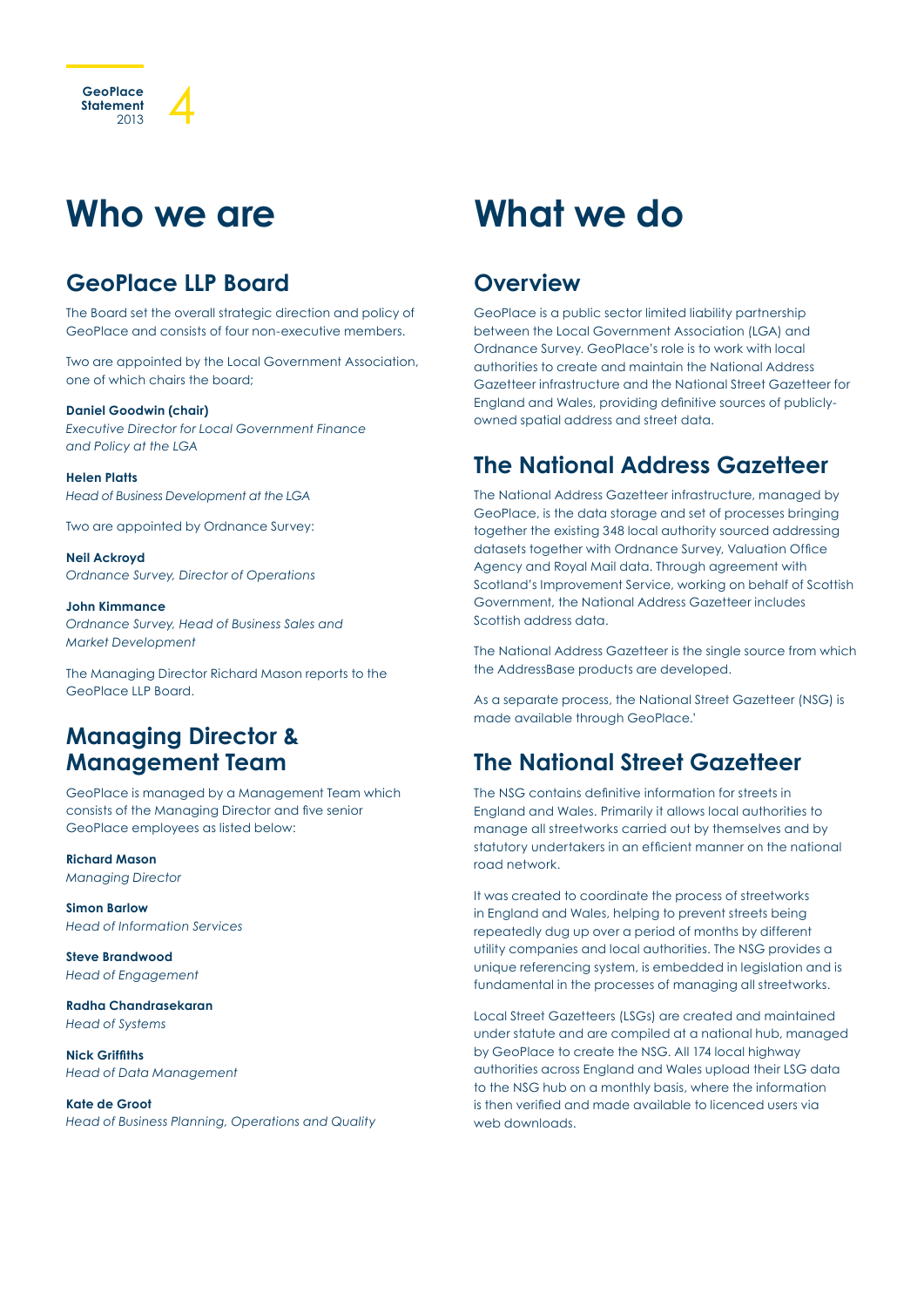#### **How we work**

GeoPlace receives over 6,500 update files per month from local authorities in England and Wales. Across local authorities as a whole, there are around 2 million records modified and sent to GeoPlace each month.

Once the records are received from local authorities, GeoPlace undertakes a large data validation exercise testing the incoming LLPG and LSG data against the Data Transfer Format (DTF) and the Data Entry Conventions (DEC) specifications. Both NLPG and NSG are then compared against each other to highlight any street record anomalies.

A series of 500 health checks are also carried out on the two datasets. Further checks are carried out on logical data consistency, classification and address mismatches between the NLPG, Ordnance Survey, Valuation Office Agency and Royal Mail's Postcode Address File (PAF) to form the National Address Gazetteer Database based upon the use of the UPRN and USRN.

By taking data from multiple sources; local authorities, Ordnance Survey, Royal Mail and the Valuation Office Agency and validating it against each other, GeoPlace can be confident that change intelligence on the ground is captured.

The role of the local authorities is particularly important in this area. There are 348 local authorities in England and Wales, responsible for providing updates on new addresses and changes to addresses to GeoPlace. Each of these addresses is supplied with a Unique Property Reference Number (UPRN). On receipt of these updates they are checked record by record to ensure that they have been produced in accordance with the Data Entry Conventions (DEC) and they are in compliance with an implementation of the national standard for the representation of address information - BS 7666 Parts 1 and 2. Whilst GeoPlace undertakes the 'data crunching' the local authorities verify any anomalies in their area.

GeoPlace manages all the activities relating to the National Address Gazetteer infrastructure which enables Ordnance Survey to then fulfil its role as the sole distributor of the AddressBase products.



The diagram illustrates the roles of GeoPlace and Ordnance Survey's role within GeoPlace. All of these processes are underpinned by ISO Standards.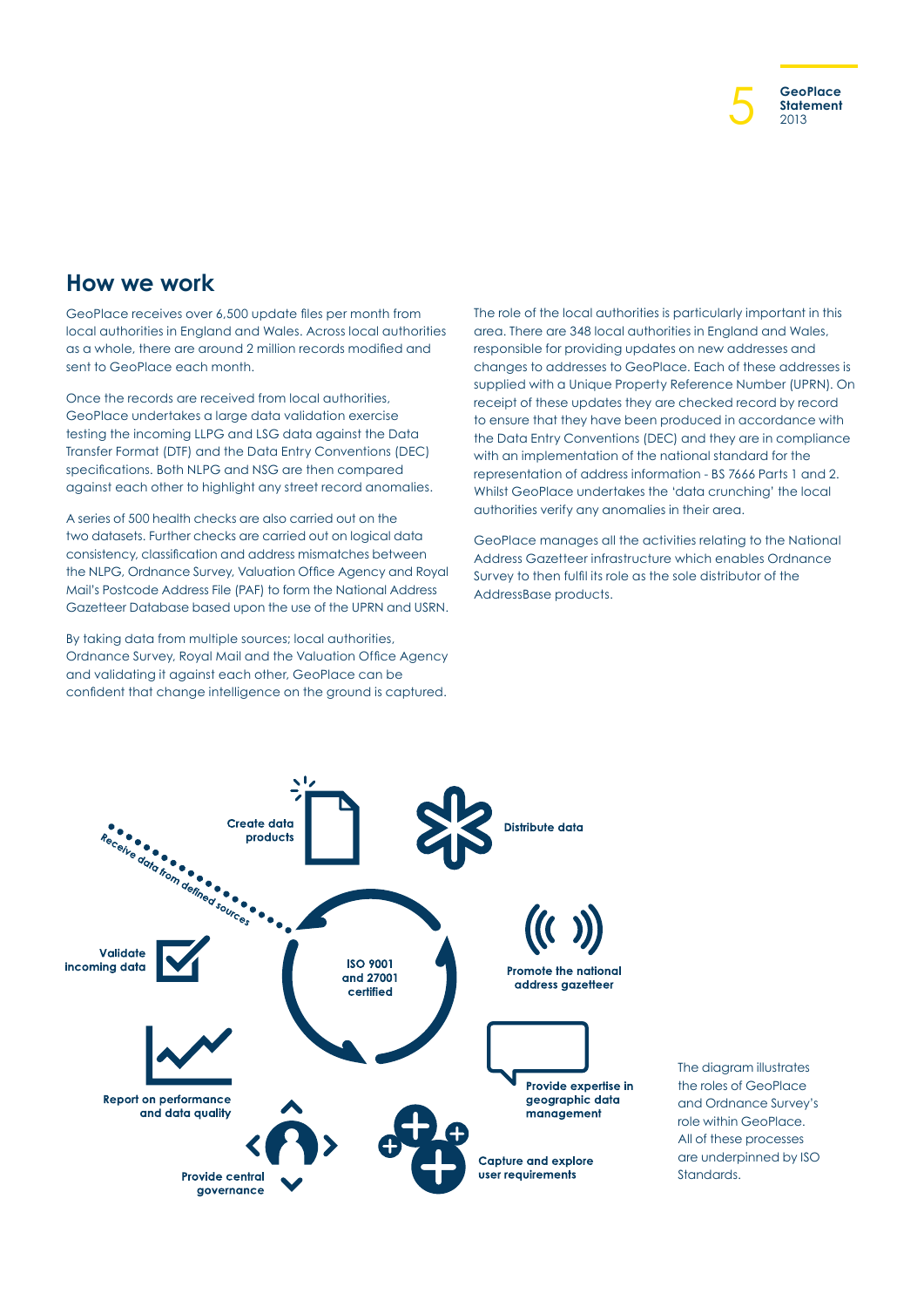## **Working with our partners**

### **Local authorities**

 $\frac{\text{lace}}{2013}$  6

**GeoPlace Statement**

Vital to the success of GeoPlace and the building of the National Address Gazetteer infrastructure and National Street Gazetteer is engagement with the local authorities that produce address and street data.

There are 348 local authorities in England and Wales providing address updates and 174 authorities providing street updates to GeoPlace. These updates form the bulk of the National Address Gazetteer and the National Street Gazetteer. The Data Co-operation Agreement (DCA) provides a contractual commitment between each authority (known as a Participating Authority) and GeoPlace.

On receipt, these updates are validated to ensure that they have been produced in accordance with the – Data Entry Conventions (DEC), the Data Transfer Format (DTF) and validation rules. Participating Authorities are also set annual improvement targets to foster continuous improvements in data quality, completeness and currency, and are part of a performance management framework, through the DCA, to support the least well performing Participating Authorities.

Shared ownership of the DCA (including technical documentation, the continuous improvement programme and the performance management framework) with Participating Authorities is critical to ensure commitment by local government to GeoPlace's work.

Through this shared ownership, GeoPlace has worked extremely successfully in building a Participating Authority community, committed to the success of the National Address Gazetteer and the NSG.

The DCA provides local government's operational contribution to the GeoPlace partnership. Contract management and governance arrangements have been put in place to reflect the need to manage a standard agreement across a large number of Participating Authorities.

The DCA sets out a variation procedure whereby variation may be made to the DCA in writing between the Participating Authority and GeoPlace, where such amendment has the unanimous agreement of the Authority Contacts Executive (ACE) – the body formed from representatives of Participating Authorities, elected by their peers and representatives of GeoPlace.

These arrangements have been put in place to enable reasonable essential changes to be made to the DCA without renegotiation between GeoPlace and several hundred Participating Authorities and to allow for a degree of flexibility over the duration of the DCA.

The DCA specifically highlights areas where change may be expected, to reflect existing strategic thinking and discussion, operational development over time and to enable the utilisation of newer technologies. It also puts in place processes for the agreement, management and evolution of the improvement targets and performance measures.

GeoPlace manages a network of officer contacts, which, as detailed in the DCA governance, elect peers to represent them at regional level. These regional representatives elect the Participating Authority representatives on ACE. ACE ultimately manages a programme of communication and consultation with Participating Authorities prior to any formal contract change process being implemented.

GeoPlace has a work programme to support local authority Custodians and engage with Participating Authorities on an on-going basis.

### **Ordnance Survey**

Ordnance Survey is responsible for capturing market needs, the specification and distribution of the AddressBase range of products. Ordnance Survey worked closely with local government and GeoPlace to derive the new AddressBase products. It has informed customers and system suppliers through the OS Insight programme which started in April 2011.

It supports product use in the market by direct end user engagement, software vendor support and wider market engagement. It is also responsible for supporting date usage.

Ordnance Survey uses its market reach to engage with users and potential uses to grow the spatial addressing market and drive innovation. Ordnance Survey is the sole distributor for the sales, marketing, distribution and product management of the AddressBase products both directly and through its partners.

Ordnance Survey also provides information sourced from their large-scale data to GeoPlace for inclusion in the National Address Gazetteer. This includes: TOIDS for the address; building and street features together with a range of addresses for certain priority objects and their classifications (descriptions).

GeoPlace interacts with Ordnance Survey at a number of strategic, contractual and technical levels. The day-to-day relationship is managed through the GeoPlace / Ordnance Survey Programme Board.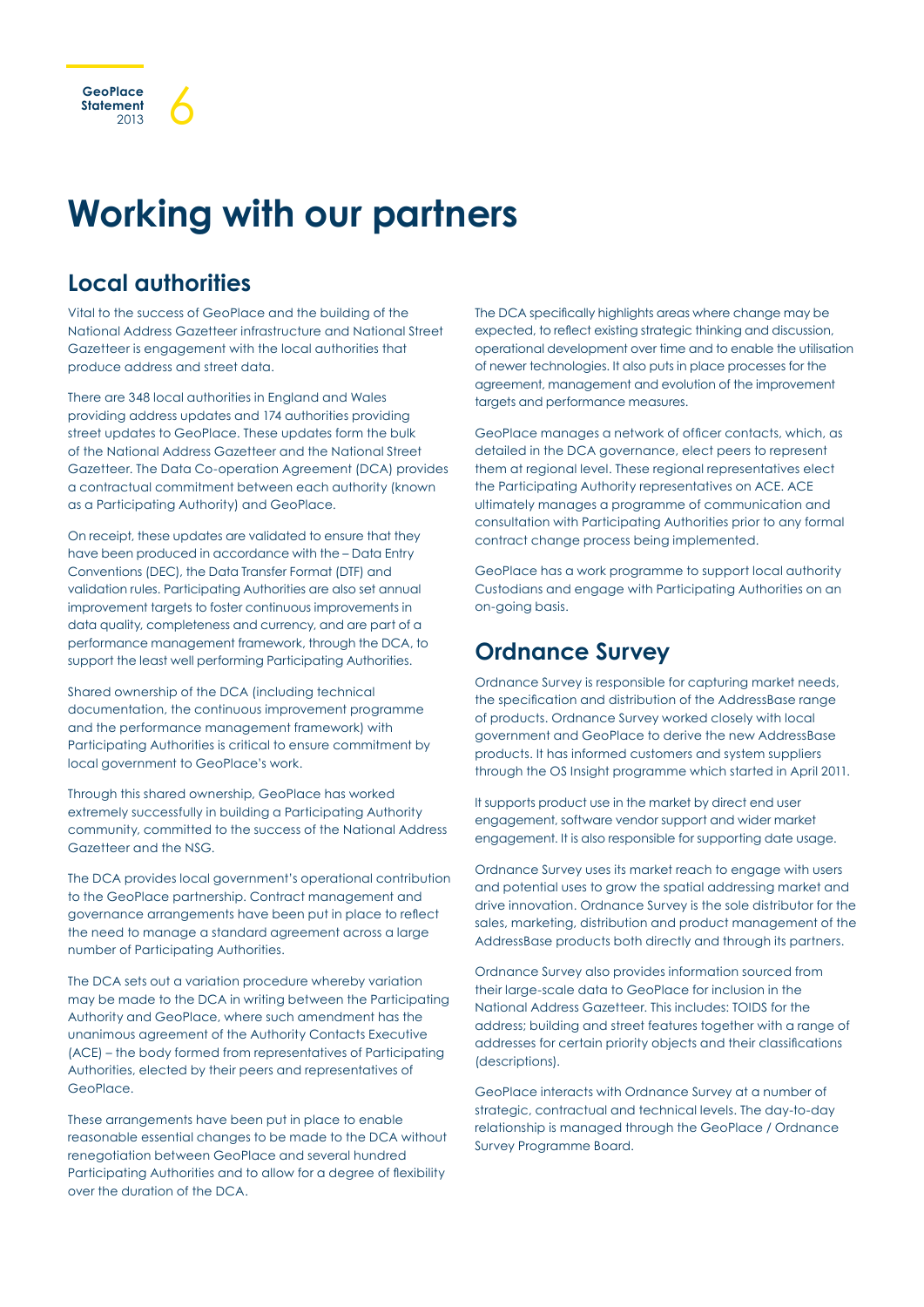

## **Our mission, values and staff**

GeoPlace is "the centre of excellence for the management of spatial address information and streets data for Great Britain"

#### GeoPlace;

- is world class in the application of innovative and creative information management solutions
- maintains a centre of excellence for state of the art location related information management in the spatial address data and street information sector

Usage of our data and related services provides efficiency gains and more accurate and improved delivery of public services across all aspects of government (local and central, emergency services and health) and extend to the private sector. GeoPlace is the trusted advisor in matters relating to addresses and streets.

### **Our mission**

GeoPlace leads a series of work programmes in building the National Address Gazetteer infrastructure and the National Street Gazetteer. GeoPlace;

- provides and maintains a centralised data hub of national address and street data
- provides data matching services to link third party and organisational datasets through the UPRN and USRN
- coordinates the address and street maintenance process from data source
- provides a suite of managed services to contributing local authorities to improve access and update to the national datasets
- meets statutory obligations for the National Street Gazetteer
- produces the AddressBase products for Ordnance Survey to take to market in its role as sole Distributor
- shares with Ordnance Survey sales, pre-sales and marketing staff a full understanding of the knowledge and expertise on addressing available from GeoPlace.

### **Our core values**

- promote innovation and creativity in staff
- work in an agile business environment to allow for rapid change and manoeuvrability
- foster a working environment based on respect, trust and responsibility.

### **Our staff**

GeoPlace recognises that our staff are key in achieving our mission and workplan.

Creating and maintaining large spatial address datasets to a high standard of currency and accuracy requires specialist intellectual capability and expertise. This has been built up over ten years and is now one of the core skills within GeoPlace. This along with our ability to manage and define our work effectively and efficiently to meet changing business, user and industry needs in a robust, adaptable and professional manner allows us to achieve the results we do.

We promote innovation and creativity and monitor and develop our staff's skills to ensure that they are able to fulfil their role within the company and benefit from personal professional development.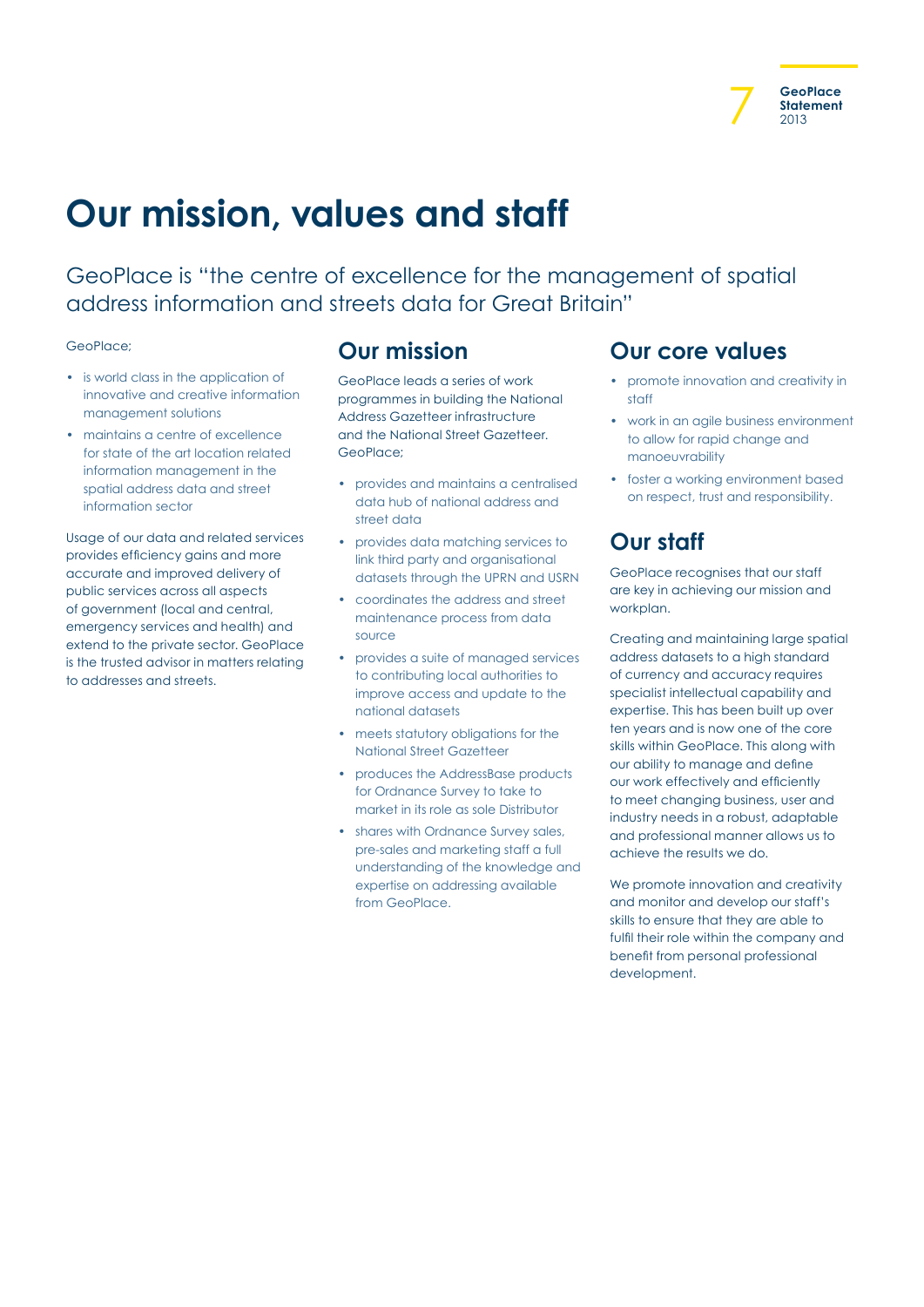

### **Governance**

The Board provides strategic direction to the GeoPlace business and authorises the Business Plan.

There are two user groups which liaise with GeoPlace through Ordnance Survey:

- the GI Customer Group (for the PSMA);
- private sector user group managed by Ordnance Survey

Under the PSMA the GI Customer Group represents the interests of the public sector, advising the Department of Business, Innovation and Skills (BIS) on strategic management and covers all aspects of the PSMA including addressing. It acts as an intelligent and forward-thinking public sector customer for geographic data.

The Authority Custodian Executive (ACE) manages the Data Co-operation Agreement (DCA) contract on behalf of Local Government. The diagram below shows the governance arrangements for local government and the management of the hubs as outlined within the (DCA).



### **Our quality statement**

- we listen to and understand our customer needs and provide them with exceptional support and service.
- we will continue to exceed our customers' expectations through the continual improvement of performance, reliability, responsiveness and value.
- we monitor and develop our staff's skills to ensure that they are able to fulfil their role within the company and benefit from personal professional development.

GeoPlace is committed to continually review and improve the effectiveness of our Quality Management System.

Quality objectives have been established and are reviewed at all relevant areas and levels of GeoPlace. These are reviewed for suitability at appropriate times.

This policy has been communicated and understood throughout GeoPlace. All staff have the responsibility to familiarise themselves with both this policy and the business processes relevant to their specific roles.

### **Our strategic objectives**

Strategic objectives of GeoPlace

These are to:

- 1. provide a highly professional service to the creating local authorities which meets both their and our business needs
- 2. continue to deliver the NSG to meet statutory obligations and build upon this work to enhance the value of street information collected from local government
- 3. continue to maintain and enhance the definitive National Address Gazetteer Database for the UK1
- 4. produce a range of products to the specification agreed with Ordnance Survey that meets the needs of all users in both the public and private sectors
- 5. employ the most appropriate technologies and processes to secure efficiencies in production and reduce current duplications of work across the addressing end to end process
- 6. maintain a sustainable and profitable business that provides a return to the Joint Venture Members.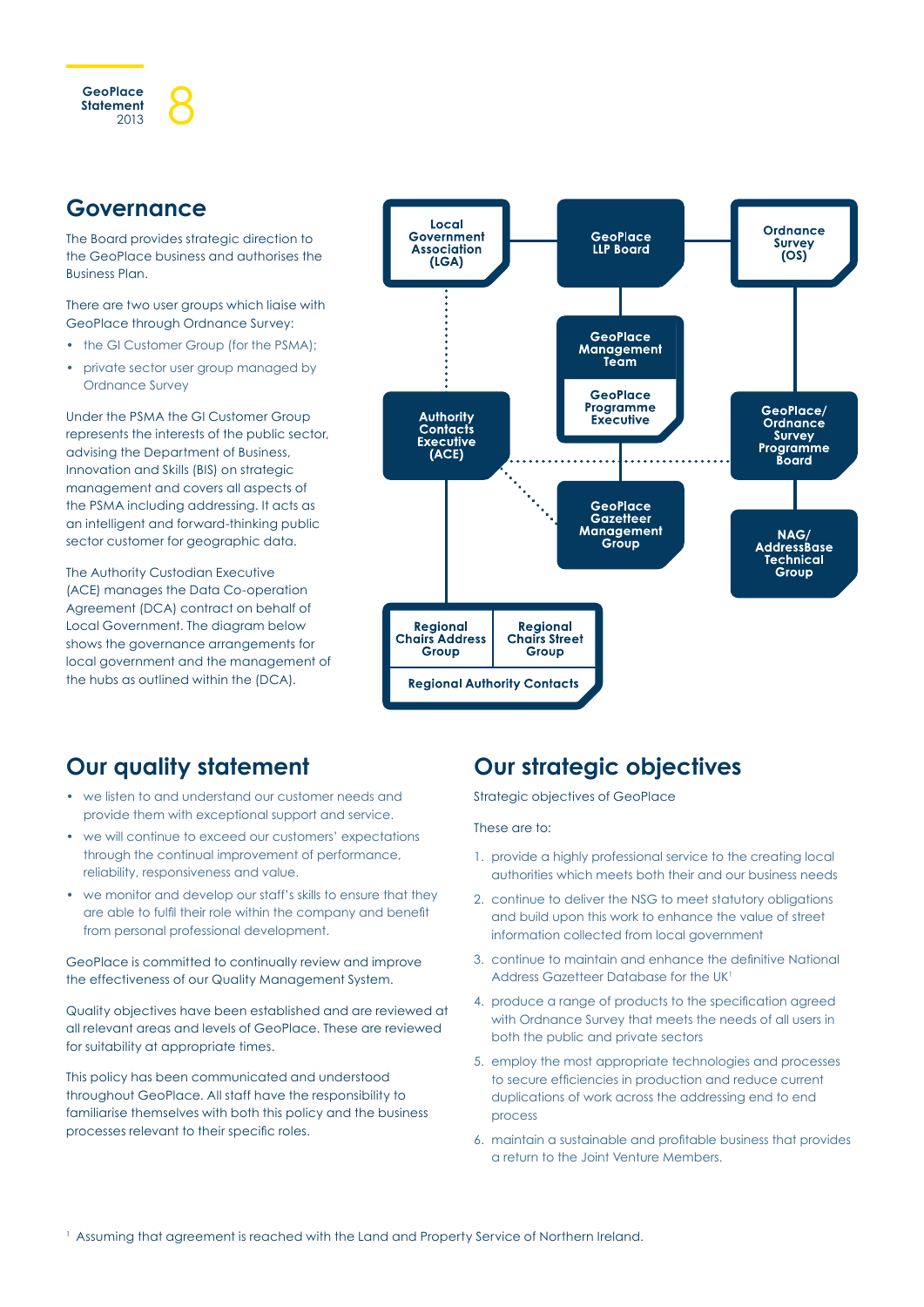

## **Work planned for 2013-2014**

### In the forthcoming year GeoPlace will:

#### **Continue to improve working with the creating authorities for the provision of updates to GeoPlace through the Data Cooperation Agreement (DCA) A**

Provision of a highly professional service to and from the local authorities who are creating the Local Land and Property Gazetteers (LLPG's) and Local Street Gazetteers (LSG's). The creating local authorities must be kept fully engaged with the whole address and street data process. They provide frequent updates to the central hub of new addresses and streets and respond to change intelligence supplied to them by the hub that has come from Royal Mail, the Valuation Office Agency and Ordnance Survey.

#### **Data improvement**

Currently each contributing local authority updates their LLPG and LSG locally using software from a range of different suppliers. The LLPGs and LSGs are updated in accordance with the DEC with the data content being improved on an on-going basis through the annual Improvement Schedule cycle. Local government is committed to continual improvement of data. In particular we will look at the following :

- increasing the level of matching to PAF
- improving the quality of classification data

#### **Engagement with the contributing local authorities**

GeoPlace supports a local authority community who are committed to the success of a national address database. Through a network of regional custodian groups coordinated by GeoPlace together with monthly newsletter and a technical support helpdesk, we shall continue to support and provide auidance, leadership and technical advice to further both the data maintenance and use of address and street data within the community. The focus of these activities is the annual conference where Exemplar Awards recognising outstanding achievements are presented.

**Through the DCA governance process, work with local authorities to understand the requirements for building an interface for all creating local authorities to streamline the collection and integration of address and street data into a centralised hub. This is combined with providing a web services capability for a standardised interface to the National Address Gazetteer for these organisations. The aim is to introduce an overall improvement in the supply of new addresses to the National Address Gazetteer B**

In addition to data management services to support the collection, validation and dissemination of address and street data from contributing authorities GeoPlace will also make provision of support services to improve data quality in the LLPGs and LSGs. These support services, available at their choosing, cover data matching, help desk, training and business advice and consultancy around address and street related data integration and corporate strategy.

Working within the DCA governance process, GeoPlace aims to develop and roll out web based Centralised Maintenance (CM) tools to provide contributing authorities with a series of additional data capture and dissemination tools to support efficiency improvements both locally and centrally as well as making it significantly easier to enforce national data consistency. SOCITM has been commissioned to undertake a project to understand the business case for providing such a service for each local authority.

The further development of our central GeoHub infrastructure and architecture for management of the NLPG, NSG and National Address Gazetteer data together with associated software applications designed to streamline the addressing end to end process and provide efficiencies in quality and timeliness of the data.

This work is a precursor to the improvement of enhanced interfaces for the collection and integration of address and street data from local authorities and Royal Mail and also to improve and streamline the software interfaces to Ordnance Survey systems for AddressBase production.

Current management of this database includes the continual matching of the different datasets and resolution of any queries. We shall regularly review the methodology behind the AddressBase production processes and work towards streamlining some of the data inputs and processing methods in order to provide further efficiencies and cost savings in the end to end process.

#### **Explore and introduce enhanced interfaces to other PSMA members and also Ordnance Survey, VOA, Royal Mail, ONS and Ministry of Justice C**

Continue identifying opportunities to enhance the interfaces with PSMA members and other organisations through the use of the UPRN.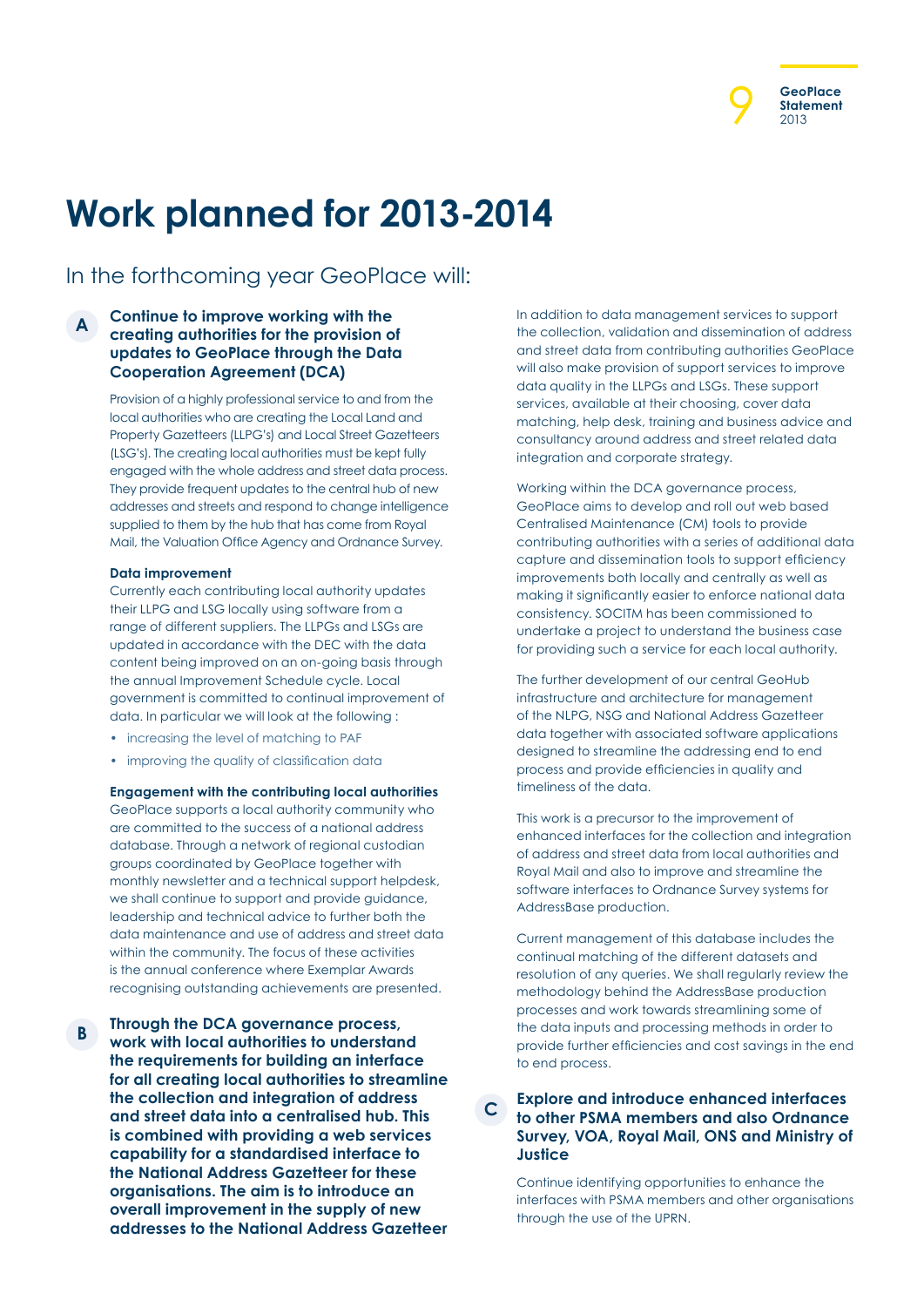#### **Continue to maintain the National Address Gazetteer for Great Britain and extend this to Northern Ireland. D**

GeoPlace maintains the National Address Gazetteer which encompasses the most valuable attributes from the NLPG, the NSG, AL2, PAF, Valuation Office Agency data, and the One Scotland Gazetteer.

Bring production of change only updates to the same level of stability as for production of full supply data files.

#### **Continue and extend the investigations around the integration of NSG and ITN data and the exploitation of associated street data E**

Our work with Ordnance Survey investigating the integration of NSG and ITN data will continue this year to scope and define the requirements and approach for the next stage of the project work. We have put in place a technical lead to oversee the project from within GeoPlace and alongside considering the technical and data architecture this resource will work with Ordnance Survey representatives to develop a product and market proposition that meets both statutory and commercial user requirements for an enhanced street dataset. This will need to be funded by the market.

This project will build on the expertise we have gained from developing the National Address Gazetteer and associated data and process interfaces to ensure efficiencies are built into the solution.

#### **Effectively manage the contractual and operational relationships with data providers and Ordnance Survey**

**F**

**GeoPlace Statement**

 $\begin{matrix} \n\text{lace} \\ \n\text{neut} \\ \n\text{2013} \n\end{matrix}$ 

Continue to manage the on-going relationships between GeoPlace and our customers through the DCA, PSMA, and Ordnance Survey contracts to achieve a clear, consistent, effective and successful partnership working arrangement. As part of this we will monitor and track work against our contracts to ensure that our obligations are met and that our performance exceeds expectations.

#### **Ensure that GeoPlace runs to agreed standard HR terms and conditions to forge a strong GeoPlace team and brand G**

In order to produce wherever possible a strong GeoPlace team and brand we will continue work to produce a common set of harmonised HR terms and conditions for GeoPlace staff. This work is underway from the current year and aims to complete this year. Our staff is our greatest asset and commitment to their well-being is paramount to our success as a business.

#### **Provide change intelligence on address and street data to Ordnance Survey via mutually agreed processes to support Ordnance Survey's data capture and maintenance, product, sales and marketing operations H**

Product specifications consist of content and quality measures as well as the way in which data is transferred between organisations. GeoPlace prides itself on delivering outputs to the agreed specifications. Continual product improvement coordinated with local authorities, Ordnance Survey and other data providers will allow us to develop our programmes of work around:

- raising quality levels
- the inclusion of new content attribution in response to market need
- creation of outputs of agreed content appropriate to specific markets.

#### **Exploit the daily address change intelligence provided to GeoPlace by the local authorities I**

Investigate the opportunities for exploiting the almost real time change intelligence data that GeoPlace maintains in the central data hubs.

#### **Enable all members to meet their INSPIRE obligations J**

INSPIRE is an EU directive which aims to create a European Union spatial data infrastructure, which will enable the sharing of environmental spatial information among public sector organisations and better facilitate public access to spatial information across Europe in order to assist in policy making across jurisdictions.

The development of the National Address Gazetteer and an AddressBase product output compliant with the INSPIRE Address data model will be produced from the National Address Gazetteer. Data in this format will be available to all members of the PSMA at no extra cost. This means that local authorities will be able to meet their obligations under INSPIRE at no additional cost. We expect to deliver against this obligation during 2013.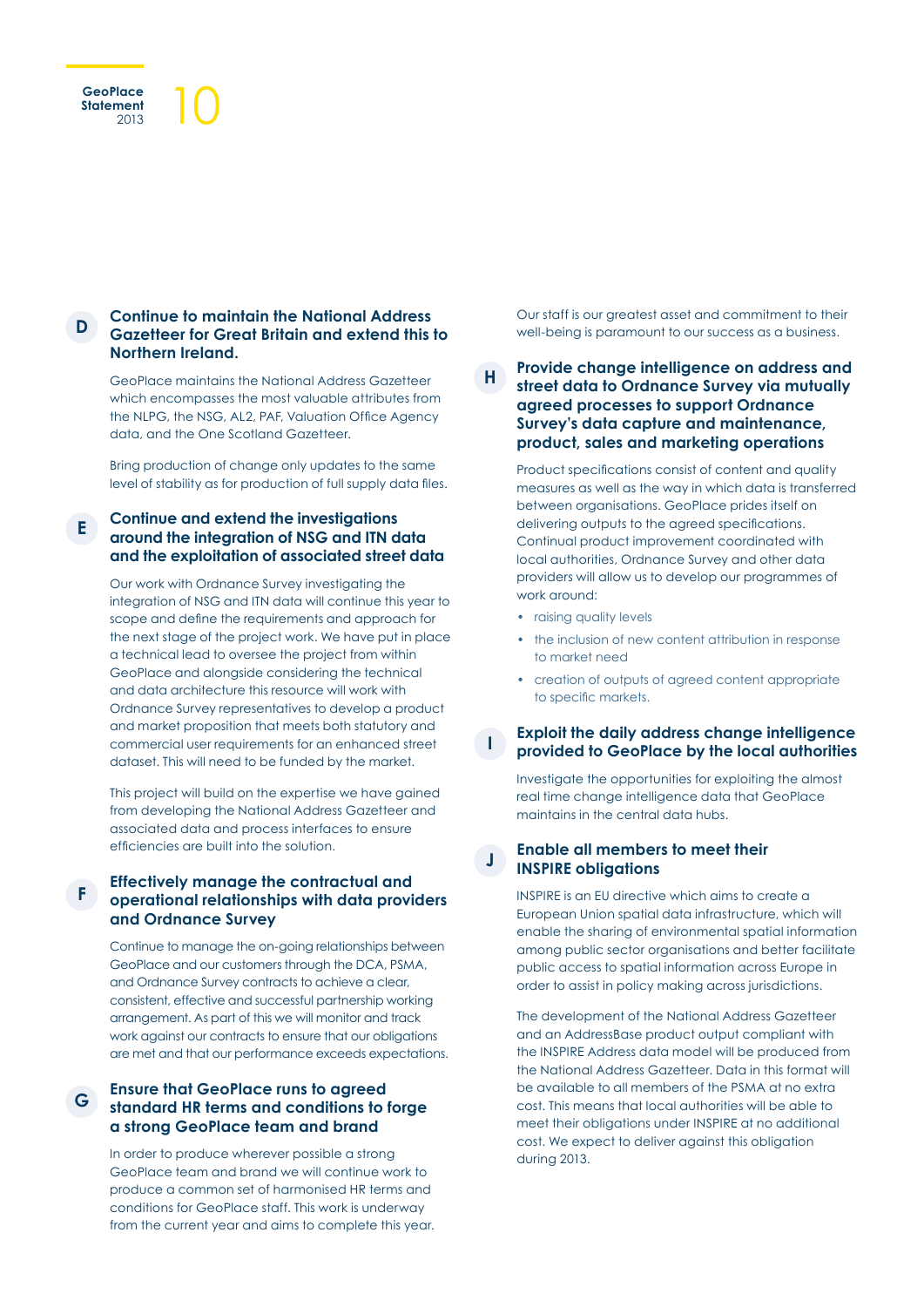# **CeoPlace**<br> **Statement**<br>  $2013$

## **Business Plan 2013 from the Regional Chairs Address and Street Groups**

Under the Data Co-operation Agreement (DCA) governance process, the Regional Chairs Address and Street Groups are the elected representatives of the Authority Address and Authority Street Custodian community.

Their remit includes deciding the strategic direction, quality and content of authority addressing and street data, together with advising on GeoPlace services.

Underpinning this role is the production of an annual business plan of work to which Authority Address and Street Custodians work collectively as a community to deliver.

The annual business plan represents the steps that DCA Participating Authorities take within the continuous cycle of improvement of data quality and content which is fed into the AddressBase range of products and distributed to a wide range of users through Ordnance Survey, and also the National Street Gazetteer (NSG) which supports national roadwork coordination.

The business plan outlines the forthcoming activities for the two groups and provides context for the work undertaken within the DCA. Combining the work of the Regional Chairs Address and Street Groups ensures that the activities of the two groups are effectively coordinated and synchronised.

The business plan consists of a number of activities which are designed to help DCA Participating Authorities commit to data updates and quality improvements whilst also providing them with support to undertake this programme of work. It also provides a structure through which the requirements of DCA authorities can be fed back centrally to GeoPlace, Ordnance Survey and other bodies.

A number of work programmes are managed by working groups consisting of representatives from the Authority Custodian community with a specific interest in that area of work in combination with specialists from GeoPlace.

### **Work programme**

- Agreement and roll-out of the annual Authority Datasets Improvement Schedule through which DCA Participating Authorities make commitments around data quality and content, plan improvements to their data and are provided with measurements against their performance
- Review of the Data Entry Conventions and Best Practice for the NLPG and the NSG. This includes placing them out for consultation with Authority Contacts and software suppliers, reporting on the results of the consultation and combining them into one document and. This will also emphasise the need for complete synchronicity between Local Land and

Property Gazetteers (LLPGs) and Local Street Gazetteers (LSG)

- Investigate whether there are any synchronicity issues of the NSG with Ordnance Survey's Integrated Transport Network
	- Investigate town and locality remit. This is a long term issue for DCA Particpating Authority address and street specialists as there are no universally recognised definitions of settlement, town and locality names and boundaries, presenting a challenge for address and street specialists in local government
- Work around the NSG's Additional Street Data (ASD) geared to measuring improvement in content and quality. This includes:
	- ensuring DCA Participating Authorities supply ASD to level 3 and that it is spatially enabled
	- investigating data sources and statutory returns to Government that inform ASD maintenance
	- assessing whether there needs to be a process to ensure that Ordnance Survey receives information from local authorities around reclassification of streets
	- integrating Pavement Management System (PMS) data into the NSG via the GeoPlace hub
	- signposting section 58/63 of the New Roads and Streetworks Act, and the public obligation for, list of streets under Section 36 of the Highways Act
- In conjunction with the Highways and Utilities Committee (HAUC), devise a business case and agree a timetable for the development of Change Only Updates for the NSG
- Assess the methodology for capturing Public Rights of Way information (PROW) and its possible inclusion in the Data Entry Conventions as a new record type
	- ensuring that Public Rights of Way information is made available for publication
- work with local authorities to assess outcome of surveys and workshops around Central Maintenance in accordance with the terms of reference of the Regional Chairs Groups
- Define DCA Participating Authorities' requirements for the implementation of AddressBase and advise on its operational deployment
- Investigate the impact of AddressBase implementation on DCA Participating authorities and support its wider rollout through data quality improvement
- Develop a process plan to manage requirements from stakeholders
- Standardise the supply of addressing change intelligence to interested parties
- Promote the use and development of the Candidate Process for users to feedback information to DCA Participating Authorities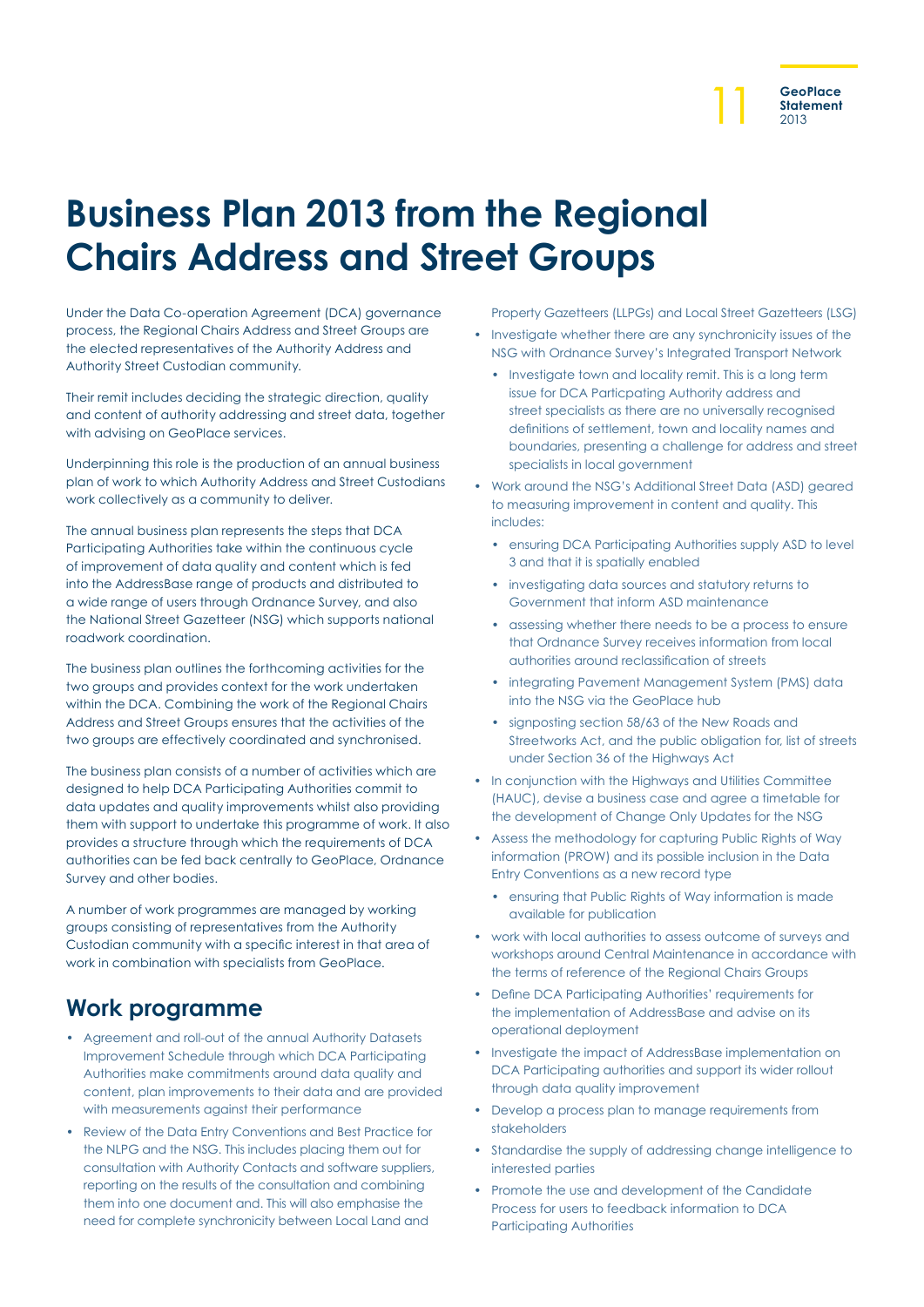

## **Our finances**

### **Sustainable business**

GeoPlace has developed a sustainable commercial business model, and further loans will not be required from its 2 owners. During the year, GeoPlace is expected to create an operational surplus which will be returned to Ordnance Survey and the Local Government Association.

### **Revenue sources**

GeoPlace revenues are derived from three main sources :

- 1. public sector an allocation from the Ordnance Survey PSMA;
- 2. private sector based on Ordnance Survey royalties across a wide range of commercial organisations. Private sector growth is anticipated in line with Ordnance Survey's business plan;
- 3. specialised consultancy services for data matching and migration.